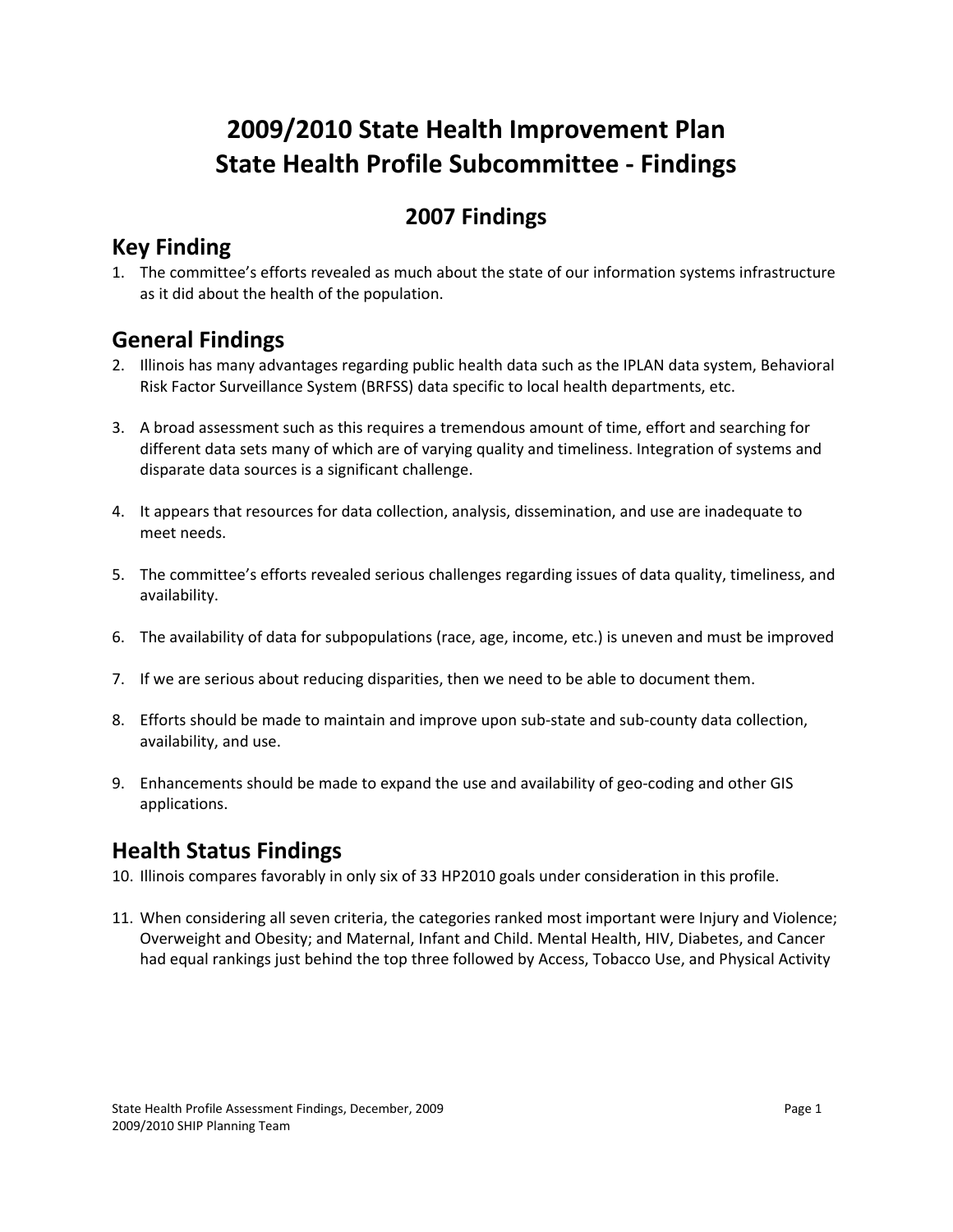## **2009 Additional Findings**

#### **General Findings:**

- 1. Data on children are generally insufficient. Development of new surveillance systems/data sets such as data from the School Child Health Examination forms, Illinois Health Survey, the Illinois Youth Risk Behavior Survey, American Community Survey (ACS) and Illinois Hospital Discharge Data should be promoted.
- 2. Health and health disparities are driven by social determinants as well as race/ethnicity; factors such as education (education is a more meaningful predictor than any other determinant of health) and income are clearly associated with poorer health status.
- 3. The SHIP Team should consider the most appropriate manner to examine risk to children and youth, i.e. it is important to look at children's health through the lens of childhood, rather than through the lens of health conditions that contribute to morbidity and mortality in adulthood. Children are generally healthy and don't often die; however, healthy development throughout childhood sets the stage for long‐term health and well‐being (such as success in school, healthy eating and becoming physically active, addressing developmental, mental and behavioral conditions during the period in life when treatment /intervention is the most effective). .
- 4. The absence of unintentional injury (see violence findings) and mental health as strategic priorities was controversial in 2007; continues to be a concern of the Profile subcommittee. The most recent BRFSS survey indicates that over 37% of the population in Illinois reported their mental health as not good in the past 30 days, an increase of 6% between 2003 and 2008.

## **Access to Care:**

1. The Profile is "disease oriented" and does not include access indicators regarding barriers such as language and cultural issues; health care facility and provider supply issues; and transportation barriers. The SHIP Team should determine if the other assessments being conducted by the SHIP Team (Forces of Change, Statewide Themes and Strengths, Public Health System Assessments) address these issues, and consider such issues in formulating action plans.

#### **Alcohol, Tobacco and Other Drugs:**

- 1. The data continue to support the selection of Tobacco/Alcohol as a SHIP Strategic Priority.
- 2. Tobacco and Alcohol are far more prevalent than illicit drug use; are more directly linked to other conditions/causes of morbidity and mortality; and result in greater negative outcomes on a population level.
- 3. In contrast to Alcohol/Tobacco, consequences of illicit drug use are more related to issues of violence and quality of communities as a social determinant of health and access to care/access to treatment.
- 4. The SHIP Team should consider addressing Alcohol/Tobacco separately from Substance Abuse.